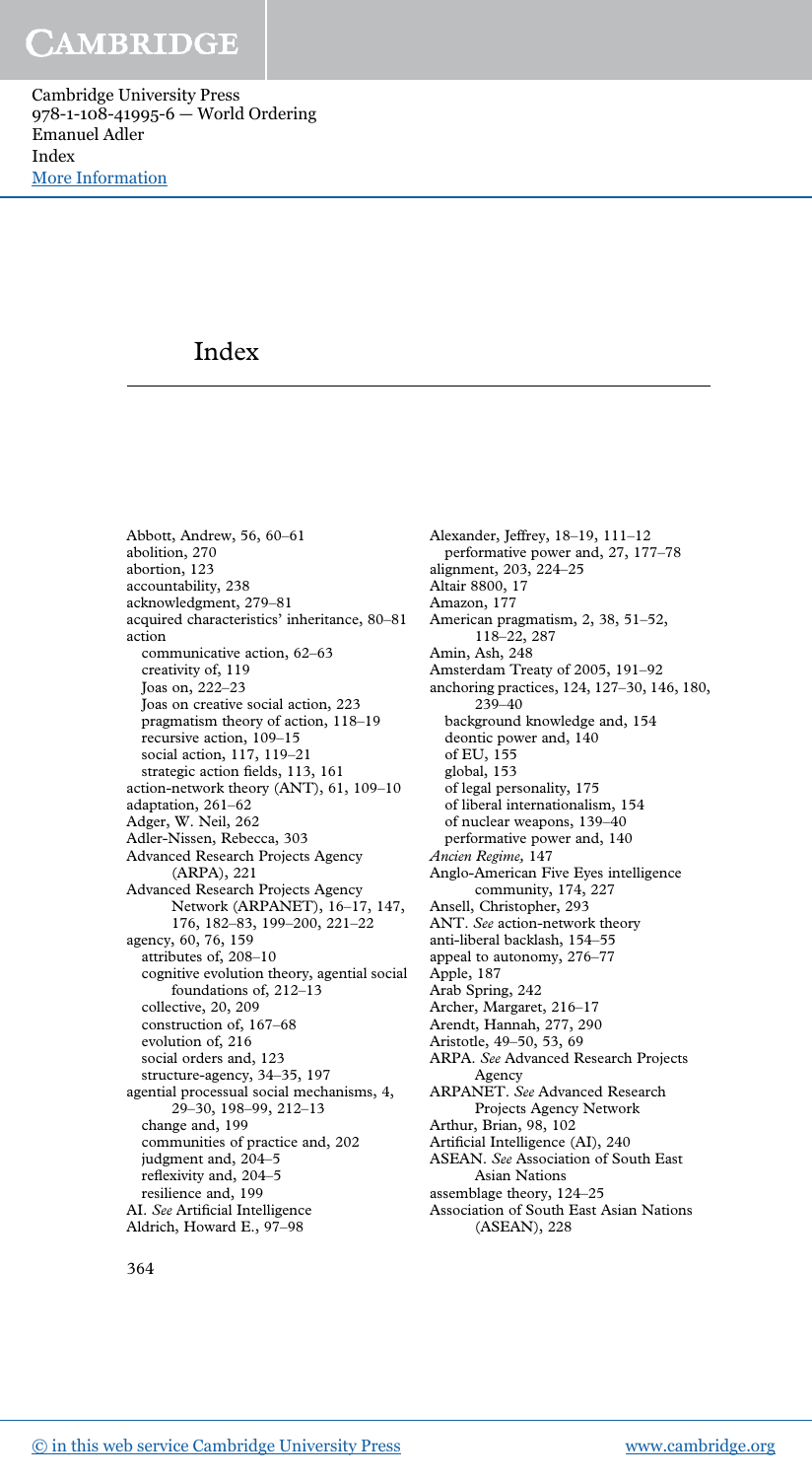Cambridge University Press 978-1-108-41995-6 — World Ordering Emanuel Adler Index [More Information](www.cambridge.org/9781108419956)

#### Index 365

Austin, John, 64 authority, 235–36 autonomy, 214 awakening of consciousness, 165, 222 Axelrod, Robert, 162 background knowledge, 15, 18–20, 26, 301 anchoring practices and, 154 background scientific knowledge, 298 cognitive evolution theory and, 110–11 communities of practice and, 24–25, 165, 167–68 creativity and, 223 deontic power and, 171, 236 disruptive, 229 embedded in routines, 31 generation of, 30–31 habitus and, 70–71 intersubjective background knowledge, 21, 45–46, 212 new fields of, 183 normative changes in, 220 practices and, 19 recursive reproduction of, 217–18 reflection on, 29–30 scientific, 175 Searle and, 111 selective retention of, 167 shared, 235 in state of non-equilibrium, 47 transformation of, 28 values and norms and, 200–1 World 3 and, 74 balance of practices, 23, 124, 175–76, 239, 241, 298 Baldwin, James M., 88, 90–91, 207, 253 Barab, Sasha A., 112 Baran, Paul, 221–22 Barber, Tony, 194 Barnes, Barry, 126 BBS. *See* bulletin board systems Beck, Ulrich, 242 becoming ontology, 8, 38–39, 64, 69 from being to becoming, 48–63 evolutionary theory and, 51 Heraclitus on, 45 social orders and, 124 ways of becoming, 63 being ontology, 45, 48–63 Beitz, Charles, 273–75 Bentley, Arthur, 52–53 Berger, Peter, 256 Bergson, Henri, 53 Berners-Lee, Tim, 233

better practices, 5–6, 130–31, 133, 150–51, 278–79 common humanity and, 267, 270–72 normative theoretical exploration of, 275–83 Bhaskar, Roy, 216–17 Binder, Martin, 236 Bitcoin, 177, 192 Blackmore, Susan, 101 Blanchard, Thomas, 292 blind variation, 94–95 Bloor, David, 129 Blumer, Herbert, 53 Bockman, Johanna, 234–35 Boltanski, Luc, 206 Booz Allen Hamilton, 249 Born, Max, 69 Boulding, Kenneth, 85–86 boundary encounters, 225–26 boundary objects, 114–15 boundary practices, 225–26 bounded progress, 2, 5–6, 266–68 common humanity and, 284–85 in cyberspace, 283 in IR, 269 normative theoretical exploration of, 275–83 Bourdieu, Pierre, 18, 38–39, 56–57, 254 pragmatism and, 121–22 on social structure and social action, 120–21 Boyd, Robert, 84, 100 Brexit, 158, 178, 187, 245 brokering, 226 Brunnée, Jutta, 244 Büger, Christian, 303 Bukovansky, Mlada, 161 bulletin board systems (BBS), 17 business education, 185–86, 221 business firms, 98 Butler, Judith, 111 Buzan, Barry, 158–59 CALEA. *See* Communications Assistance for Law Enforcement Act Callon, Michael, 111, 226 Campbell, Donald, 38, 91–92, 94–95, 219 Campbell's general model of evolutionary change, 1–2, 38, 82, 164, 219 Campbell's rule, 82 capital, 120–21 capitalism, 172–73 Caporaso, James A., 140 Carlsnaes, Walter, 216 Carroll, Archie B., 132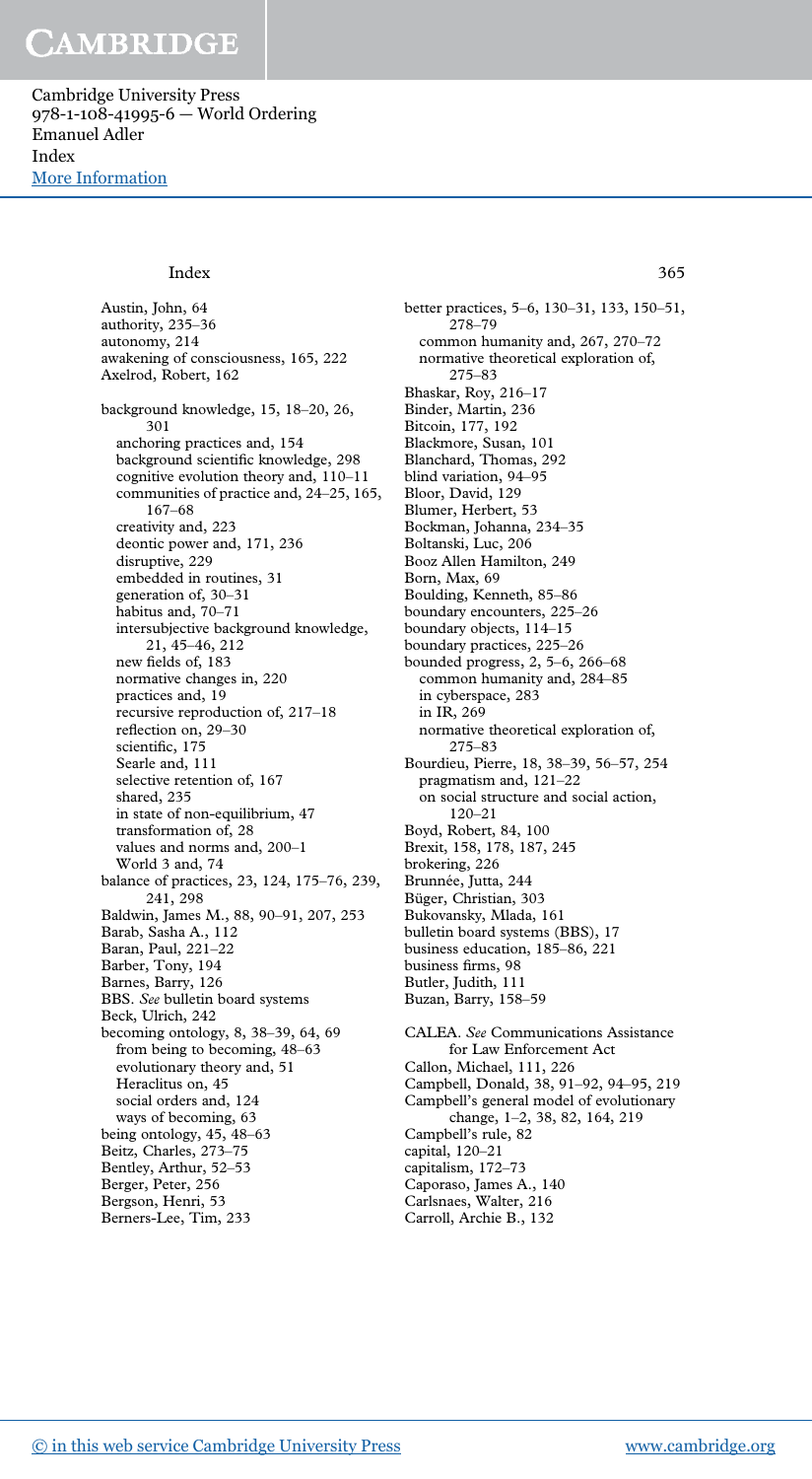Cambridge University Press 978-1-108-41995-6 — World Ordering Emanuel Adler Index [More Information](www.cambridge.org/9781108419956)

### 366 Index

Cartesian ontology, 254 Cassirer, Ernst, 60 causality, 302–3 cause-effect collective understandings, 184–85 Cederman, Lars-Erik, 162 Cerf, Vinton, 199 change, 41, 191, 235–42. *See also* international orders' change, theories of agential processual social mechanisms and, 199 constant, 105 corporate social order, endogenous change in, 183–84 in deontic power, 181–82 dialectical change, 156 distributional change, 156 dynamic theories of, 9–10 endogenous change, 183–84 ethical change, 284 evolutionary epistemology, model of evolutionary associated with, 1–2 incremental, 183–84 interactive change, 156 international, 64–65 nonlinear, 38, 102–3, 105–6 observed, 48–49 practice-driven changes, 4 through reflexivity, 215 in social orders, 47 stability and, 36–37, 39 transformative change, 156 Chia, Robert, 59–60 *CitizenFour* (2014), 200 *The Civilizing Process* (Elias), 59 Clapper, James, 178 Clemens, Elisabeth S., 256–57 Clinton, Bill, 184 Clipper Chip, 184 coercive power, 67 cognition, 53, 115. *See also* social cognition in communities of practice, 29 Fleck on, 38, 82 social cognition, evolutionary approach to, 35–36 as social condition, 2, 19, 24–25 in social transactions, 116 cognitive evolution, 2, 47, 95, 155, 208, 295 collective learning and, 7, 165 communities of practice and, 166 complexity theory and, 190–97 creative variation and, 30–31 key processes associated with, 4 master mechanism for, 27

preferential selective survival and, 15 samurai crab and, 14 social power and, 207 synchronic understanding of, 30 cognitive evolution theory, 9, 18, 24–32, 38, 164, 219, 295–96 agential social foundations of, 212–13 assemblage theory and, 124–25 background knowledge and, 110–11 building blocks of, 63 claims of, 4–5 collective agency and, 209 communities of practice and, 3 complementarity between evolution and complexity, 103–4 deontic power and, 3, 27, 265 edifice of, 302–3 epistemic practical authority and, 3, 27 evolutionary constructivism and, 34–35 evolutionary epistemology and, 77 functionalism and, 217 international social orders and, 6–7 IR theory and, 8, 41 normative theoretical claims of, 40–41 performative power and, 177–78 practices and, 140 seven moves of, 18–19 social cognition and, 116–17 social power and, 284 sociocultural evolution and, 8 structural units of, 81 cognitive progress, 286–87 cognitive psychology, 2 cognitive punches, 161–62 Cohen, Jean, 152 Colapietro, Vincent, 222 collective agency, 20, 209 collective consciousness, 221 collective identity, 159–61 collective intentionality, 20, 73, 132, 210 deontic power and, 236 social reality and, 175 collective learning, 256–57, 302 cognitive evolution and, 7, 165 collective-social learning, 168 by communities of practice, 169 contestation and, 47, 168, 177, 184, 283–85 deontic power and, 177 endogenous collective learning and, 4 collective meanings, 9–10, 221 colonization, 15 *commenda* system, 147 Commission on Security and Cooperation in Europe (CSCE), 232–33, 244–45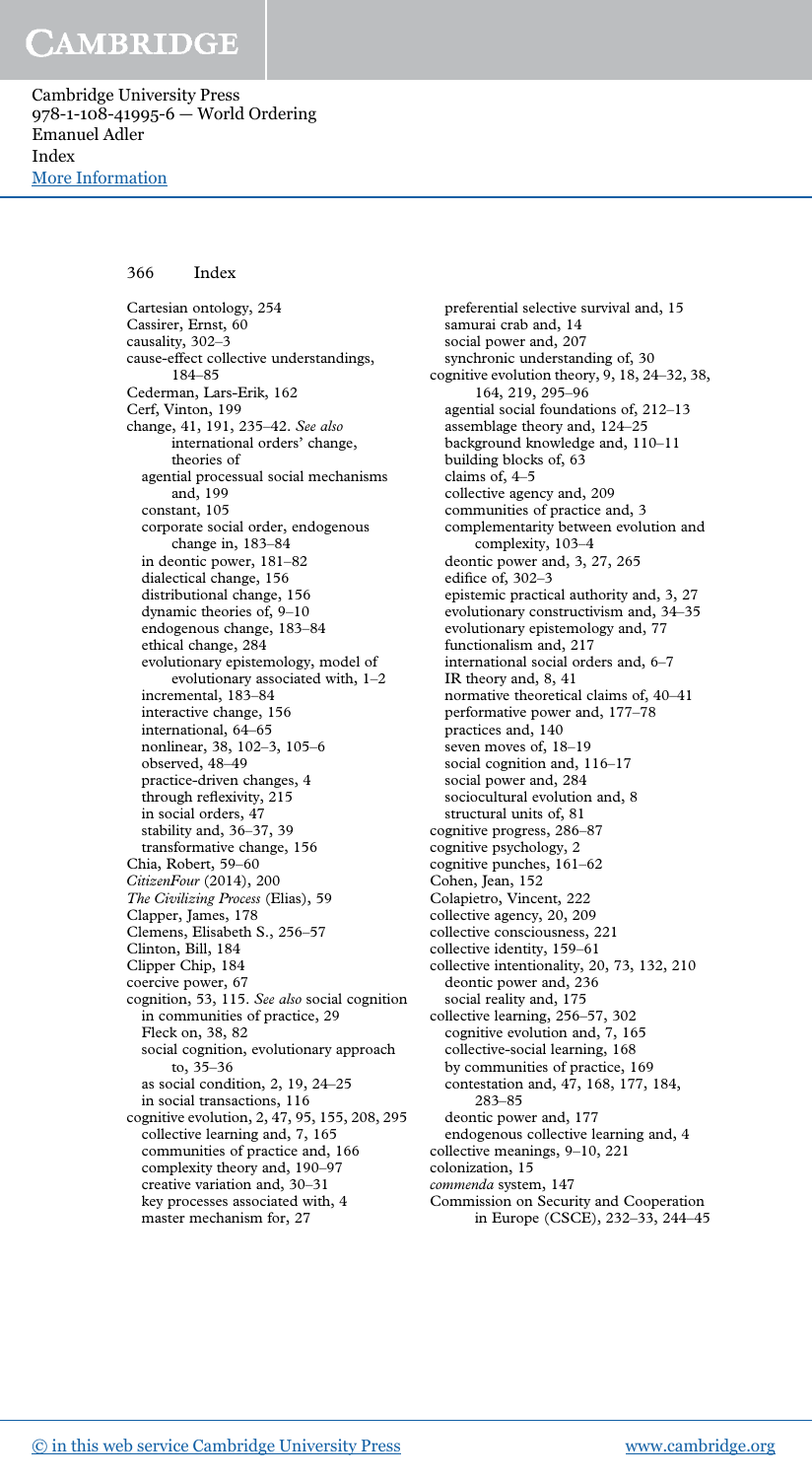Cambridge University Press 978-1-108-41995-6 — World Ordering Emanuel Adler Index [More Information](www.cambridge.org/9781108419956)

common humanity, 5–6, 40–41, 73, 130–31, 133, 266–76 acknowledgment of, 279–80 better practices and, 267, 270–72 bounded progress and, 284–85 collective knowledge of, 281–82 evolved consciousness of, 278 threats to, 290–91 common-sense reality, 6, 41, 267, 290–91 Communications Assistance for Law Enforcement Act (CALEA), 177, 209 communicative action, 62–63 Communist social order, 195 communitarianism, 5, 74, 266, 268 communitarian ethics, 272–75 internationalist, 14–15 communities of practice, 2, 112–13, 122, 144, 198–99, 301 agential processual social mechanisms and, 202 as analytical constructs, 20–21 background knowledge and, 24–25, 165, 167–68 boundaries of, 247 cognition in, 29 cognitive evolution and, 166 cognitive evolution theory and, 3 collective learning by, 169 constellations of, 27–44, 114–15, 172–73, 247 as containers of practices, 119–20 contestation between, 23–24, 184, 223, 300 corporate social order and, 7–8 creative variation and, 220, 224–26 deontic power and, 187 differential selection in and among, 166 emergent processes within, 147 endogenous collective learning and, 4 epistemic practical authority of, 21, 127–28 in EU, 170 in Europe, 230 horizontal and vertical spread of, 242–52 horizontal expansion of, 31 induction into, 251 institutions and, 165–66 legitimacy of, 185 liberal-internationalist practices and, 6–7 material power and, 175–76 mutual engagement in, 38 performative power and, 187 propensity and contingency and, 23 replication and, 26

replication of practices of, 217 social orders and, 28, 123–24 in state of non-equilibrium, 47 transactions within, 29 vertical replication and, 31 Wenger and, 18, 20 Wenger and Lave and, 202–3 community, 88–89 complex adaptive systems, 98 complexity theory, 38, 45 cognitive evolution and, 190–97 concepts of, 51 evolutionary epistemology and, 102–8 computer networking, 16 computer science, 28 consensus theory of truth, 33 constitutional pluralism, 152 constitutive rules, 129 constitutive values and norms, 127–30 construction of social facts, 47 constructivism, 63–65, 249–50, 299. *See also* evolutionary constructivism constructivist epistemology, 74–75 constructivist evolutionary theory of social ordering, 25 consumers, 24 contestation, 114, 180–81 contingency, 23, 112, 178–79, 276 Convention on Cybercrime, 209 Cook, James M., 256–57 cooperative-security practices, 248, 250 Copenhagen Criteria, 205, 241, 245 corporate fitness, 98–99 corporate practices, 26, 128–29, 246, 282 corporate social order, 145 communities of practice and, 7–8 corporate practices, 128–29 corporation-oriented relations of production, 243 cyberspace and, 17–18 endogenous change in, 183–84 evolution of, 104 financial economics and, 229 modern form of corporation, 28, 146–47, 172–73 multinational corporations, 189–90 spread of form of corporation, 18 transnational, 23 Corporate Social Responsibility (CSR), 24, 132, 148 content and purpose of, 227 emergence of, 146 cosmopolitanism, 5, 152, 266, 268, 272–75 Cox, Robert, 157 Index 367

Crawford, Neta, 64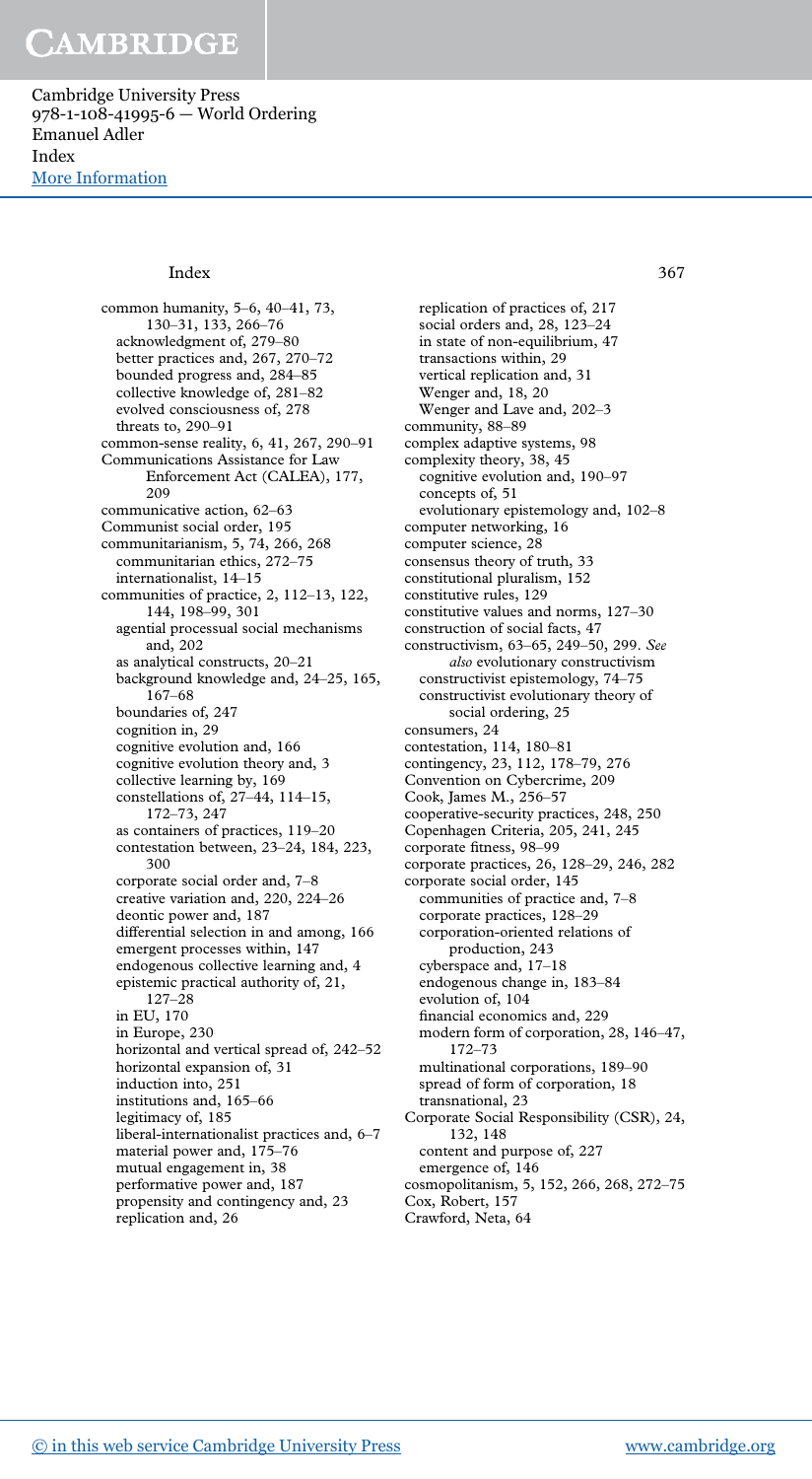Cambridge University Press 978-1-108-41995-6 — World Ordering Emanuel Adler Index [More Information](www.cambridge.org/9781108419956)

### 368 Index

creative variation, 4, 146, 220 birth of new social orders and, 226–33 cognitive evolution and, 30–31 communities of practice and, 220, 224–26 selective retention and, 30, 102, 219 creativity, 2, 88–89, 110, 203–9 of action, 119 background knowledge and, 223 instability and, 223 Joas on creative social action, 223 selection processes and, 89 sudden jumps in, 95 Crimea, 230–31 crypto-currencies, 177, 208–9 CSCE. *See* Commission on Security and Cooperation in Europe CSR. *See* Corporate Social Responsibility cultural learning, 81 cultural objects, 66 culture, 36 cyberspace, 16, 132, 177, 185, 246, 296 bounded progress in, 283 contested, 23, 188 continually fluctuating cyberspace order, 127–28 corporate social order and, 17–18 cyberattacks, 139–40, 240 cybercrime, 128–29, 209 cybersecurity practices, 172 evolution of, 42 expansiveness of, 203 global spread of, 17 horizontal expansion of across, 31 open architecture of, 176, 182 origins of, 221–22 pervasiveness of, 201, 251 subordinate practices of, 128 zero-day vulnerabilities, 212 Darwin, Charles, 51, 78–79 Dawkins, Richard, 80, 100–1 de Chardin, Teilhard, 85–86

De Jaegher, Hanne, 115 Defense Communications Agency, 16–17 deliberative democracy, 268–69 demagoguery, 291 democracy, 6, 22, 154–55, 300 deliberative democracy, 268–69 democratization, 241 Dewey on, 293–94 illiberal democracies, 293 practical democracy, 268–69, 290–94 promotion of, 228 threats to democratic social order, 40–41 Democritus, 48–49

Dennett, Daniel, 162 deontic power, 27, 30, 67, 239, 265, 270–71, 298 anchoring practices and, 140 background knowledge and, 171, 236 changes in, 181–82 collective intentionality and, 236 collective learning and, 177 communities of practice and, 187 endogenous processes and, 237 legal practices and, 244 reciprocity and, 237 Department of Defense, U.S., 16–17 Descartes, René, 50 descent, 181 descriptive inference, 25 determinism, 52, 85–86, 111–12, 155 Dewey, John, 29–30, 38, 40–41, 51–52, 272–73 on democracy, 293–94 evolutionary epistemology and, 87–88 on practices, 118–19 on transactions, 52–53, 126–27 Di Paolo, Ezequiel, 115 diffusion, 258–59 DiMaggio, Paul J., 256–57, 260 disassociation, 5–6, 158, 266, 297 disassociation-type politics, 22 dissociation-type social order, 15–16 interconnectedness and, 153, 269 no ideal types of, 22 resurgent, 268 discontinuities, 224–25 discourse ethics, 280 discourse principle, 268–69 discursive spaces, 113 disposition, 208 disruptive practitioners, 228 dissipative structures, 106–7, 241 Dobzhansky, Theodosius, 79 domains of knowledge, 20 Douglas, Mary, 253–54 Drieschova, Alena, 303 Duffy, Thomas, 112 Durham, W. H., 82 Durkheim, Emile, 85 dynamic density, 139 dynamic quality, 279 Eastern European countries, 237 eBay, 177 Ecker-Ehrhardt, Matthias, 236 Eckstein, Harry, 265

e-commerce, 177 economic globalization, 282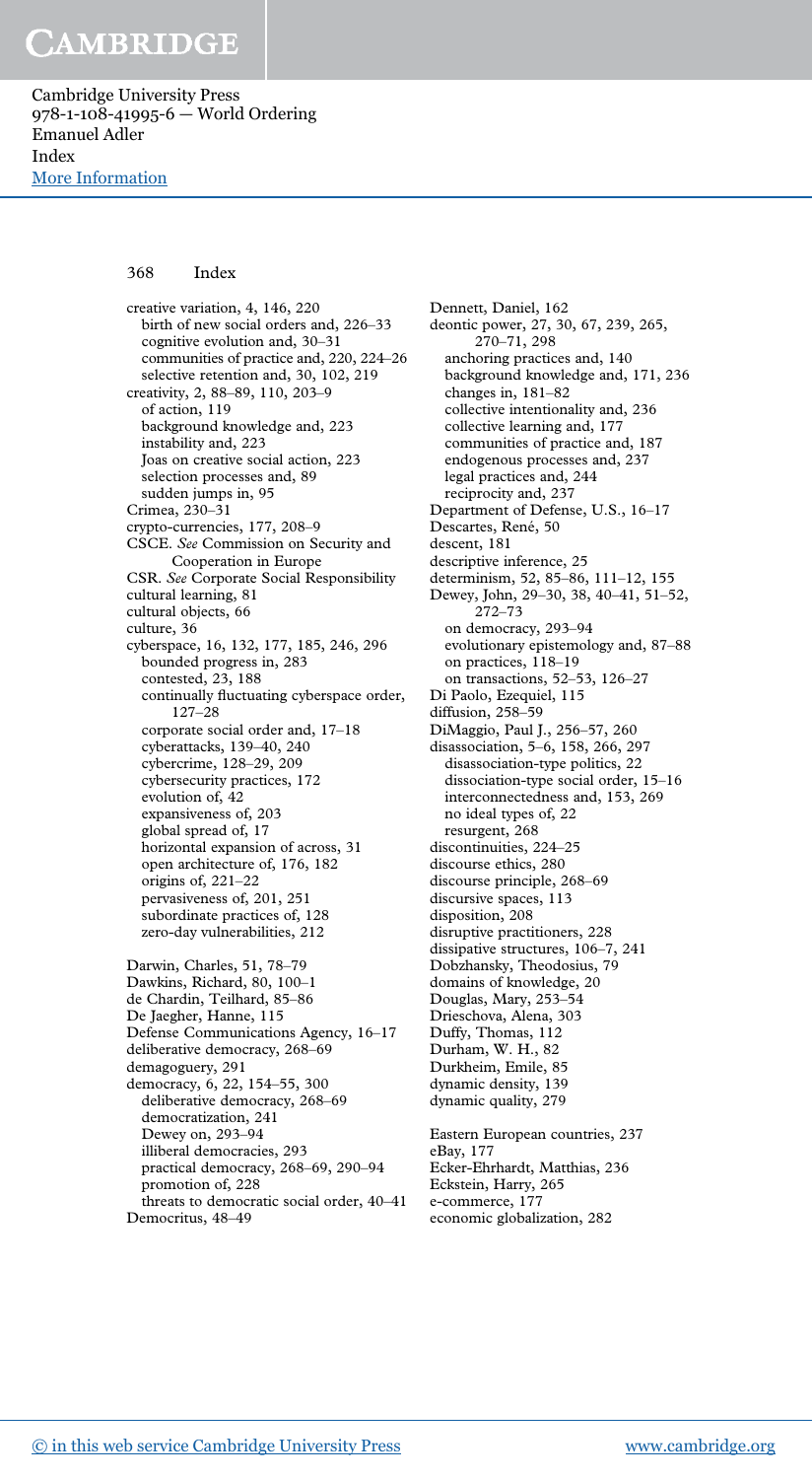Cambridge University Press 978-1-108-41995-6 — World Ordering Emanuel Adler Index [More Information](www.cambridge.org/9781108419956)

#### Index 369

economic power, 141–42 economics, 96 EEM. *See* evolution of epistemic mechanisms EET. *See* epistemic evolution of theories Efficient Market Hypothesis, 170 Einstein, Albert, 51 Eisenhower, Dwight D., 221 Eldredge, Niles, 79–80, 95 Elias, Norbert, 56, 58–59, 286 Elster, Jon, 13–14, 38, 213–18 emergence, 102–3, 162 of CSR, 146 of endogenous change, 184 implications of, 104 social world and, 104–5 emergent persistence, 235–42 emerging markets, 141–42 Emirbayer, Mustafa, 56, 59–60 emotional attachment, 29, 100, 200 end of history, 267–68 Enderlein, Hendrik, 150 endogenous change, 183–84 endogenous collective learning, 4 endogenous processes, 182, 237 endogenous social interaction processes, 220 engagement, 203, 224–25 Engel, Andreas K., 115 enlargement, 191–92, 245 Enlightenment, 266, 276 ENP. *See* European Neighborhood Policy environmental practices, 131 environmental social order, 183 epistemic communities, 298–99 epistemic evolution of theories (EET), 77 epistemic practical authority, 3–4, 122, 124, 137, 189–90, 236 of communities of practice, 21, 127–28 loss of, 28 normative appeals and, 250 performativity and, 237–38 practices and, 27–44 selective retention and, 4, 27 of social orders, 23 epistemic practical recognition, 3 epistemic practical reproduction, 234 epistemic practical selective retention, 234–35 epistemic-practical-authority selection dynamics, 235–42 epistemological insecurity, 6, 40–41, 290 consequences of, 291–92 fake news and, 292–93 post-truth and, 291, 293 scientific knowledge and, 292

epistemological security, 290–94 equilibrium, 32, 95 Erskine, Toni, 274 ethical normativity, 266–67, 270–75 ethics, 85–86 communitarian ethics, 272–75 cosmopolitan ethics, 272–75 discourse ethics, 280 ethical change, 284 ethical standards, 268 practices and, 40–41 pragmatist ethics, 272–75 EU. *See* European Union Europe, 73, 148–49. *See also* postwar European social order colonization, 15 communities of practice in, 230 European monetary union, 239–40 European practices and background knowledge, 15 European refugees' social order, 23–24 nationalism in, 154 novel practices in, 16 transformative aspirations of, 211–12 Western Europe, 18 European Community, 248 European Neighborhood Policy (ENP), 211–12, 228 European Union (EU), 224, 245, 262–64, 296 anchoring practices of, 155 candidate countries for accession, 169 Cold War and, 31 communities of practice in, 170 contestation in, 186–87 creation of, 14–15 democratization, 241 Eastern European countries in, 237 economic crisis in, 15–16 European Parliament, 179 Europeanization, 140, 204 innovation in, 232 institutions of, 133, 140, 174–75 processes of enlargement of, 128–29 treaties in, 28–29 Euroskepticism, 178, 230, 232 evolution of epistemic mechanisms (EEM), 77 evolutionary biology, 37 evolutionary constructivism, 32–33, 38–40, 274 becoming ontological concepts of, 63 cognitive evolution theory and, 34–35 evolutionary epistemology and, 77

evolutionary constructivist social theory, 1–2 evolutionary economics, 97–99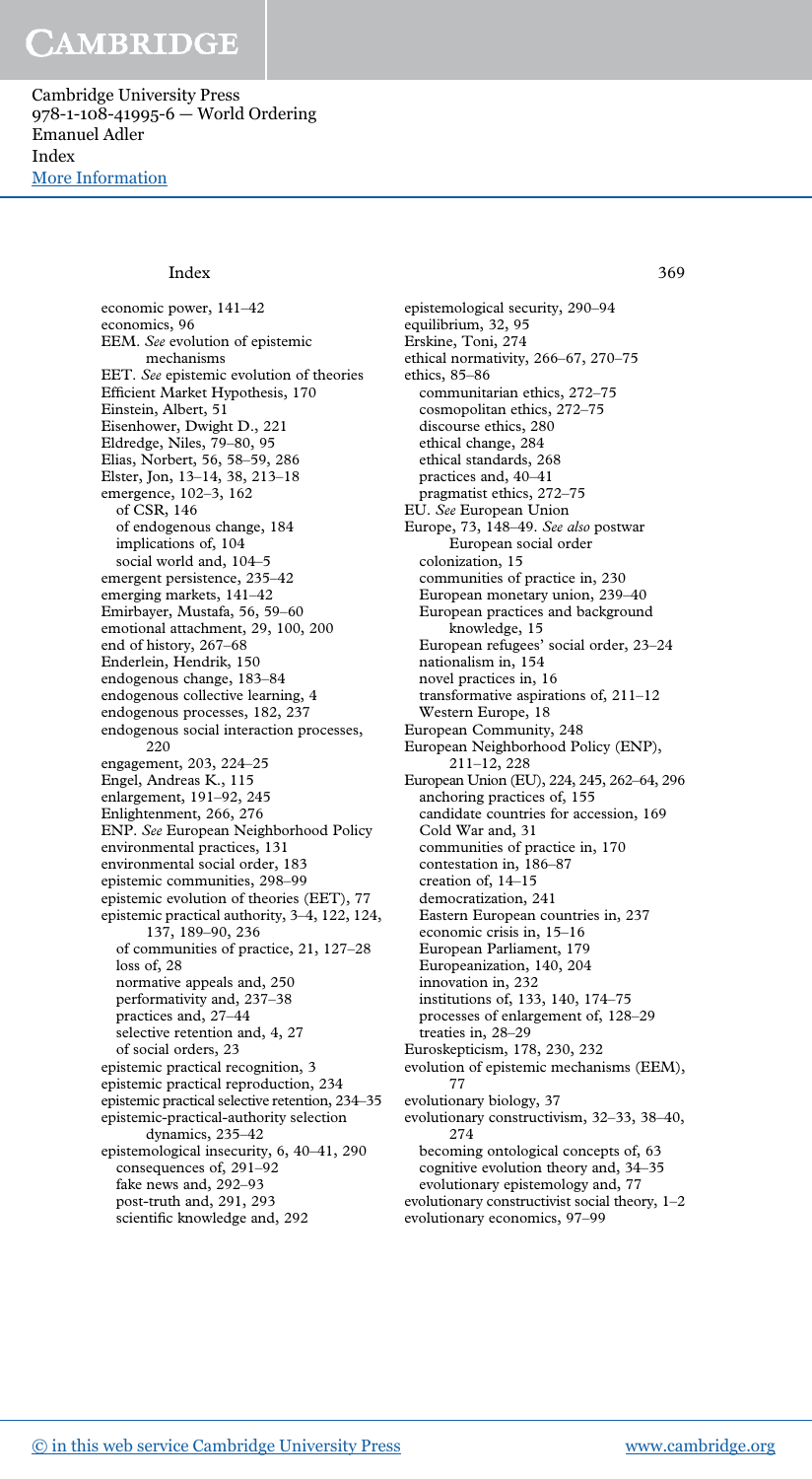Cambridge University Press 978-1-108-41995-6 — World Ordering Emanuel Adler Index [More Information](www.cambridge.org/9781108419956)

#### 370 Index

evolutionary epistemology, 25–26, 38, 55–56, 219 Baldwin and, 90–91 Campbell and, 38, 82, 164 cognitive evolution theory and, 77 complexity theory and, 102–8 Dewey and, 87–88 epistemic version of, 82 evolutionary constructivism and, 77 general model of evolutionary change and, 1–2, 38, 82, 164, 219 influences on, 86–87 interdisciplinary nature of, 78 James and, 89–90 Mead and, 88–89 model of evolutionary change associated with, 1–2 naturalist, 81–84 naturalistic, 99 Popper and, 92–93 pragmatic constructivism and, 33–34 short history of, 84–102 social constructivism and, 32–33 sociocultural, 81–84 evolutionary ontology, 38 evolutionary psychology, 99–100 evolutionary social processes, 32–33 evolutionary theory, 78–81, 94 American pragmatists and, 51–52 becoming ontology and, 51 constructivist evolutionary theory of social ordering, 25 Rescher and, 55–56 revival in social sciences of, 77–78 evolutionary variants, 219 Executive Order 13010 on Critical Infrastructure Protection (Clinton), 184 exogenous crises, 194–95, 257 expectations, 198 external realism, 65 external shocks, 187 externalism, 116–17 Eyal, Gil, 234–35 Facebook, 139–40, 182 fake news, 292–93 Farage, Nigel, 178 Federal Bureau of Investigation (FBI), 187 Fernbach, Philip, 242–43 Fichte, Johann, 50 fields, 41–42, 56–57, 120–21 Bourdieu and, 57, 120–22, 206 practice theory and, 121

fields of practices, 3 emergent, 190 international social orders as, 142 social orders and, 122, 126, 144 financial economics, 229 financial markets, 170 Finnemore, Martha, 256 First International Conference on Computer Communications, 199, 221–22 Fleck, Ludwik, 29, 38, 74, 82, 115–16 thought collective and, 29, 74, 115–16, 202 Fligstein, Neil, 98–99, 113, 256–57 fluctuations, 190–92, 219, 262 continuous, 223 order through, 1, 234 stability and permanent fluctuations, 25–26 Ford Foundation, 221 foresight capacities, 207 Foucault, Michel, 61–63 Frega, Roberto, 271–72, 293 Friedman, Milton, 24 *Front National,* 178 Frost, Mervyn, 274–75 Fuller, Lon, 244 functionalism, 213, 217 Gadinger, Frank, 303 Galilei, Galileo, 50 Gallagher, Shaun, 115 game theory, 172–81, 260 Geertz, Clifford, 111 generalized Darwinism, 259–60 generative relationships, 196, 221 genopolitics, 100 German idealists, 50–51 German reunification, 205 Giddens, Anthony, 42, 213–18 Gilbert, Margaret, 73 global governance, 150–55 global order, 138, 141–42, 151–55 global warming, 123, 183 climate change social order, 183 scientific knowledge on, 231 Goffman, Erving, 56–58, 73, 111, 126–27, 201 golden rule, 5, 280–81, 283 Goldman, Alvin, 292 good life, 274 Google, 139–40 Gould, Stephen Jay, 79–80, 91, 95 Grabbe, Heather, 149 Great Depression, 169

strategic action fields, 113, 161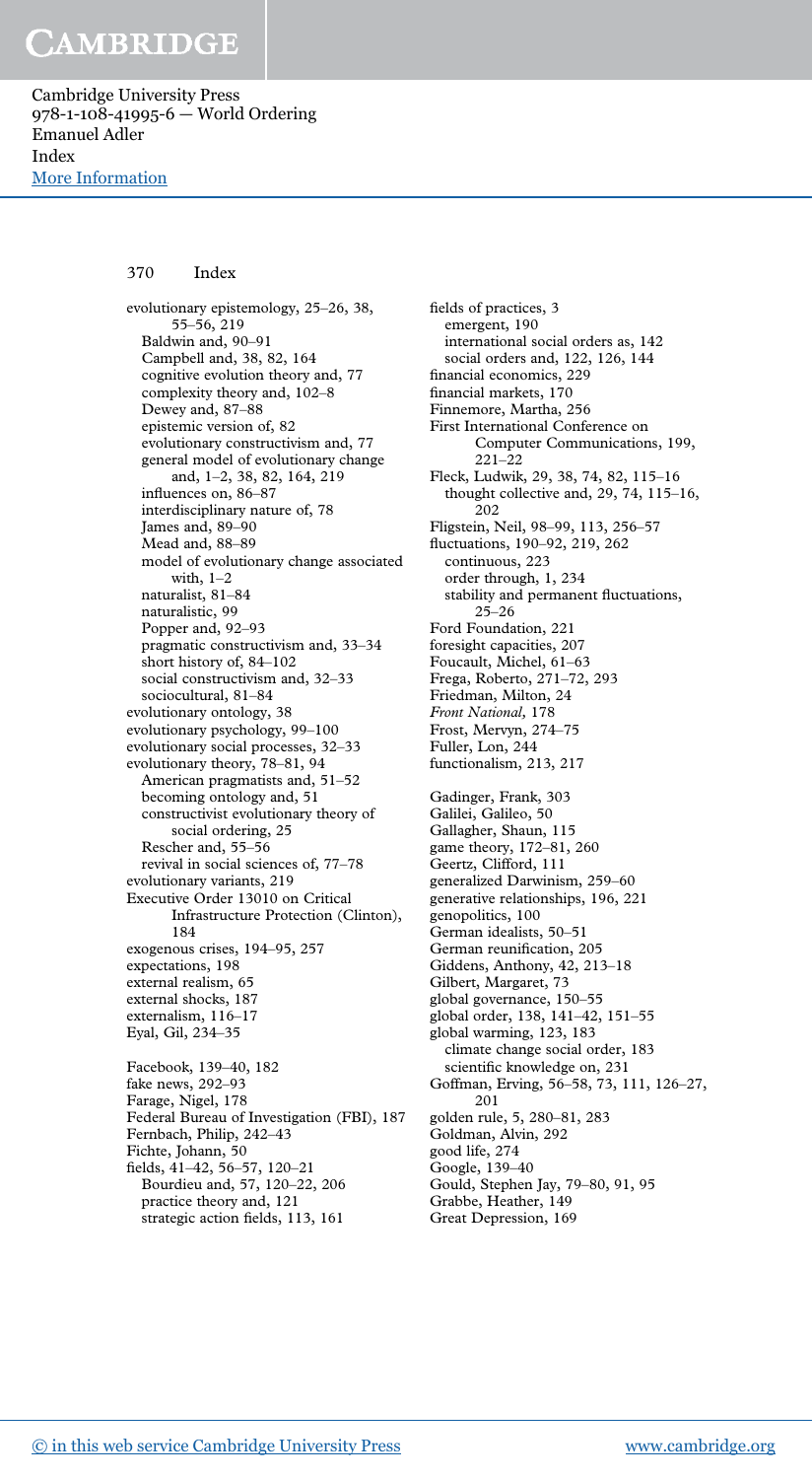Cambridge University Press 978-1-108-41995-6 — World Ordering Emanuel Adler Index [More Information](www.cambridge.org/9781108419956)

#### Index 371

Great Firewall of China, 246 Grexit crisis, 238, 245 Gross, Neil, 121 Haas, Ernst, 33–34, 163, 286–90 Haas, Peter, 33–34, 163 Habermas, Jürgen, 61–63, 268–69, 271 habits, 87–88, 109–10, 120, 205–6 habitus, 70–71, 109, 120–21, 204–5 Bourdieu and, 18, 56–57, 73, 109–11, 120–21, 254 hacking, 17, 145, 221 Hall, Peter A., 161 harm conventions, 285 Hegel, Georg, 50, 280 Heidegger, Martin, 49–50, 113 Heike clan of samurai, 13–14 Heisenberg, Werner, 69 Helsinki Final Act 1975, 194, 196, 232–34 Heraclitus, 45, 48–49, 57–58, 67 Herrmann, Esther, 37 hierarchy, 112 Hirsch, Michal Ben-Josef, 226–27 historical institutionalism, 163, 257–58, 260–61 history, 64 Hitler, Adolf, 134, 196 Hodgson, Geoffrey M., 98 homeorhesis, 179, 217, 261–64 homeostasis, 261–62 Honneth, Axel, 273, 280, 293–94 Hopf, Ted, 64 horizons of possibilities, 112–13 horizontal accountability, 113, 173–74 horizontal power, 174 horizontal replication, 31, 242–43 horizontal systems of rule, 5–6, 22–23, 40–41, 130–31, 133, 155, 269, 281, 284, 292 Howse, Robert, 232 Hull, David, 80, 96 human intention, 13–14 human rights, 210, 222, 282 human welfare, 286 humanist realism, 5, 269, 283–90 Hume, David, 73 Hungary, 15–16, 179 Hurrell, Andrew, 152 Huxley, Julian, 79 ICANN. *See* Internet Corporation for

Assigned Names and Numbers ICTs. *See* information and communications technologies identification-shaping processes, 4

IGCs. *See* Intergovernmental Conferences IGE. *See* International Group of Experts Ikenberry, G. John, 157–58, 163, 296 illiberal democracies, 293 imagination, 203, 224–25 immanence, 47 increasing returns theories, 98 indeterminacy, 201 individual learning, 170 inequality practices, 140–41 informality, 22, 27–44, 58 information and communications technologies (ICTs), 209 Information Processing Techniques Office (IPTO), 221 innovation, 30–31, 241 in EU, 232 selective retention of, 31 social innovation, 221 instability, 223–25 institutional evolution, 255–61 institutions, 26, 96–97, 151, 255–56 communities of practice and, 165–66 EU institutions, 133, 140, 174–75 historical institutionalism, 163 informal, 58 institutional decay, 159–60 institutional facts, 72 institutional power, 157 institutionalized rules, 215 mediating institutions, 140 selective retention, institutionalization and, 252–55 social institutions, 252 integration, 126 intelligibility, 113 intention, 207–8 interactions/transactions, 126–27 interactive learning, 34 interactive negotiation, 223–24 interconnectedness, 5–6, 148, 266, 281, 297

disassociation and, 153, 269 horizontal accountability and, 173–74

interactions/transactions and, 126–27 interconnectedness-type politics, 22

in postwar European social order, 22–23

Intergovernmental Conferences (IGCs), 224

International Group of Experts (IGE), 145

liberal international order, 40–41, 124

increase of, 288

no ideal types of, 22

international diffusion, 258

international order, 296 emergent character of, 150

interdependence, 126

[© in this web service Cambridge University Press](www.cambridge.org) www.cambridge.org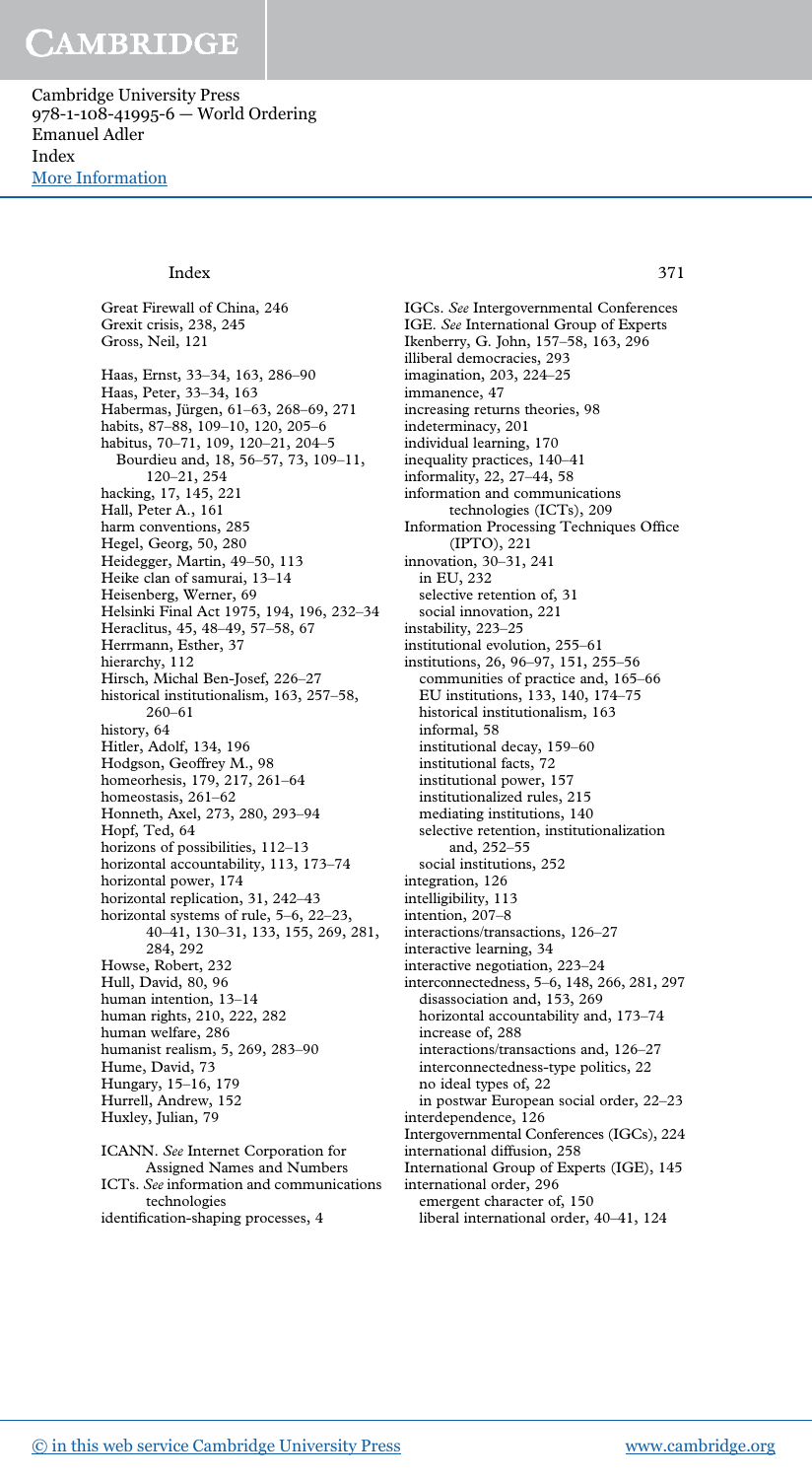Cambridge University Press 978-1-108-41995-6 — World Ordering Emanuel Adler Index [More Information](www.cambridge.org/9781108419956)

### 372 Index

international order (cont.) multilevel international orders, 6–7 traditional concepts of, 24 international orders' change, theories of distributional, 156–58 evolutionary, 156, 162–64 friction, 156, 160–62 transformative, 156, 158–60 international pecking orders, 138 international regimes, 6–7, 41, 137–38, 142–50 International Relations (IR) bounded progress in, 269 cognitive evolution theory and, 8, 41 constructivism, 36 constructivist theories of adaptation and learning in, 37 evolutionary theories of, 162 Haas, E., on progress in, 286–90 "practice turn" in,  $9, 64-65$ scholars of, 1, 137–38 social theory, IR discipline and, 1 theorists of, 298 international social orders, 1, 23, 146–47, 197 cognitive evolution theory and, 6–7 epistemic differentiation among, 139 evolution of, 28 as fields of practice, 142 as landscapes, 137 multilevel global governance and, 152–53 multiple, 139, 141, 151–55 normative content of, 148 progressive, 290–94 internationalist communitarianism, 14–15 Internet Corporation for Assigned Names and Numbers (ICANN), 239 Internet of Things (IoT), 240 Internet Service Providers (ISPs), 182–83 interorganizational relations, 172 intersubjectivity, 57, 72, 110, 193 intersubjective background knowledge, 21, 45–46, 212 intersubjective cognitive thresholds, 179, 188, 234 intersubjective collective understandings, 73 intersubjective knowledge, 165–66 intersubjective legitimacy, 148 intersubjective social structures, 112 *The Invention of Common Humanity* (Stuurman), 277–78 IoT. *See* Internet of Things IPTO. *See* Information Processing Techniques Office

IR. *See* International Relations ISPs. *See* Internet Service Providers Israel, 240 issue areas, 146 Jackson, Patrick Thaddeus, 59–60, 72, 74 James, William, 38, 51–52, 89–90, 119 Jantsch, Erich, 85–86 Joas, Hans, 2, 62, 116, 219–20 on action, 222–23 on creative social action, 223 Johnson, Boris, 178 Johnson, Victoria, 56 Joint Stock Companies Act of 1862, 147 judgment, 29–30, 204–5, 214 justice, 272 justification processes, 4–5, 29–30 Kant, Immanuel, 50, 268–69, 277 Katzenstein, Peter, 4, 223 Kauffman, Stuart, 103 Keohane, Robert, 149 Kerry, John, 230–31 Kessler, Oliver, 147–48 Khurana, Rakesh, 232 Knöbl, Wolfgang, 62 Knorr Cetina, Karin, 230 knowing, 202–3 Knudsen, Thorbjorn, 98 König, Peter, 115 Korsgaard, Christine, 266–67, 276–77 Krasner, Stephen, 142, 255–56 Kratochwil, Friedrich, 64, 142–44 Krauss, Elizabeth, 54 Kruger, Ann Cale, 192 Kuhn, Thomas, 91–93 Kurthen, Martin, 115 Lakatos, Imre, 92 Lamarck, Jean-Baptiste, 78, 80–81, 83–84 landscapes, 122, 137 Lane, David, 196 Lapid, Yosef, 49, 59–60 Latour, Bruno, 16, 109–10 Lave, Jean, 2, 202 Law, John, 61 Lawson, George, 158–59 LBO. *See* Leveraged Buyout Le Pen, Marine, 178, 263 learning processes, 29–30 legal personality, 175 legal practices, 244 Legro, Jeffrey, 64 Leibnitz, Gottfried W., 50 levels, 151–53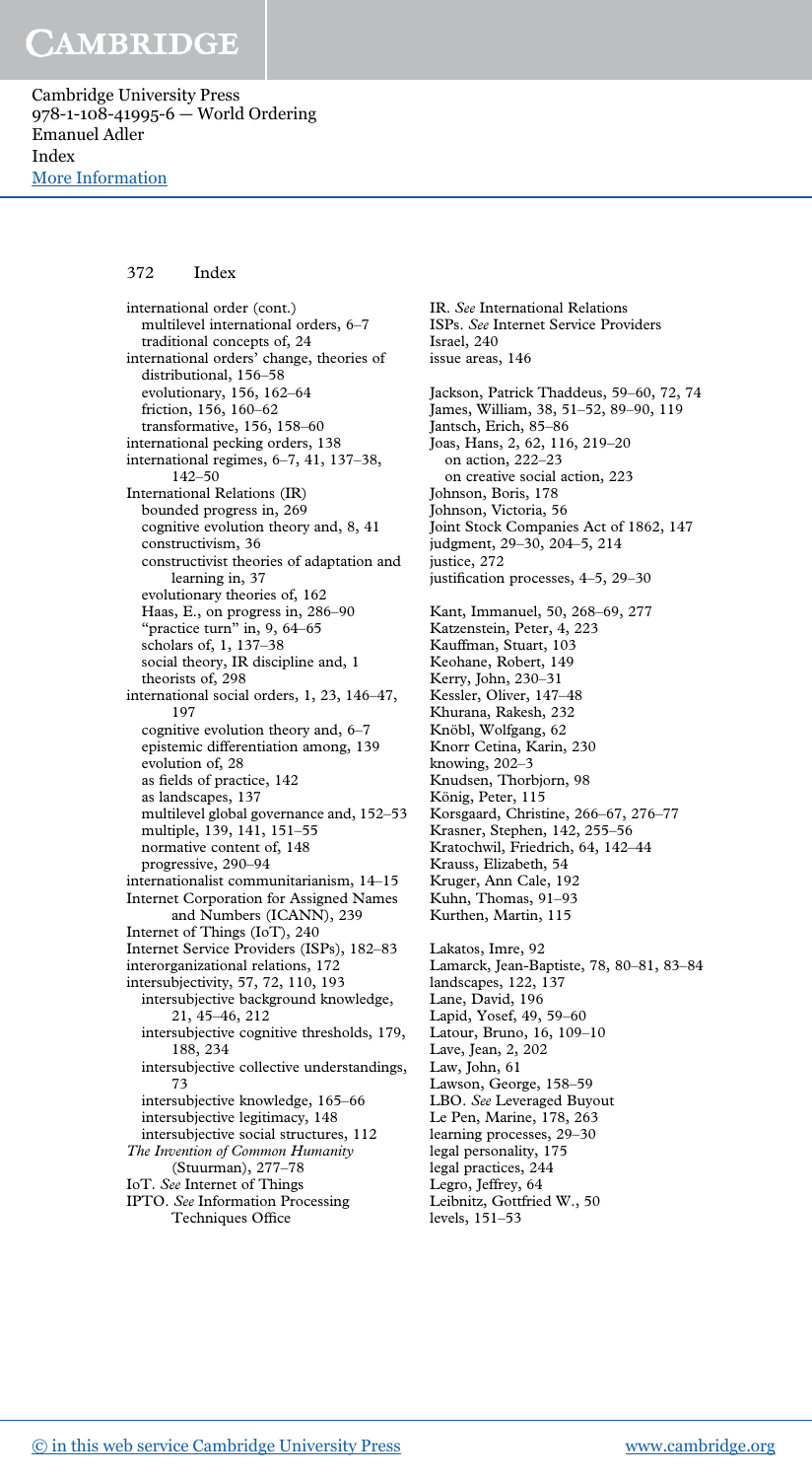Cambridge University Press 978-1-108-41995-6 — World Ordering Emanuel Adler Index [More Information](www.cambridge.org/9781108419956)

#### Index 373

Leveraged Buyout (LBO), 229 Levine, Donald, 62 Lewis, Orion A., 100, 259, 261 Lewontin, Richard, 91 liberalism anti-liberal backlash, 154–55 communities of practice, liberalinternationalist practices and, 6–7 liberal evolutionary theories, 33 liberal international order, 40–41, 124 liberal internationalism, 6–7 anchoring practices of, 154 liberal nationalism, 14–15, 287, 289–90 neoliberalism, 234–35 Lieberman, Robert, 160–61 like-mindedness, 20 liminality, 3, 179 Linklater, Andrew, 274, 285–86 Linux, 192, 203–9 Lipson, Michael, 143 Lisbon Treaty, 28–29, 179 Litfin, Karen, 64 Locke, John, 279 longevity, 242–52 Lopez, Anthony C., 99 Luckman, Thomas, 256 Luhmann, Niklas, 61–63, 185 Lustick, Ian S., 259–61 Maastricht treaty, 262 MacIntyre, Alasdair, 131 Macron, Emmanuel, 178, 188–89, 263 Mahoney, James, 257 Malthus, T. R., 78 Markell, Patchen, 280 Martin, Harold III, 249 Marx, Karl, 60, 85–86 Marxist thinking, 85–86 material power, 125–26, 148, 157, 260 community of practice and, 175–76 of US, 158, 228–29 weakening of, 157 materialism, 32–33 Maxfield, Robert, 196 Maye, Alexander, 115 Mayr, Ernst, 79, 96–97 McAdam, Doug, 113, 256–57 McDermott, Rose, 99 Mead, George Herbert, 34, 38, 51–52 evolutionary epistemology and, 88–89 Symbolic Interactionism and, 53 means of production, 85–86 mediating institutions, 140 memes, 100–1 Mendel, Gregor, 79

mercantilism, 22, 231 Merkel, Angela, 67, 238, 263 metaphysics, 48 Aristotelian metaphysics, 49–50 Peirce and, 52 process metaphysics, 54–55 substance metaphysics, 48–49 meta-stability, 3, 36–37, 47, 78 epistemic meta-stable conditions, 291 propensity for, 264 of social orders, 191 microsociology, 57–58 Middle East crisis, 194–95 mild realism, 271–72 military power, 141–42 Modelski, George, 35 moderate realism, 68 modern synthesis, 79–81 Morgan, Conway Lloyd, 51–52, 85 morphogenesis theory, 216 MOSAIC, 17 multilevel global governance, 6–7, 21, 138, 150–53 multilevel international orders, 6–7 multinational corporations, 28, 189–90 multiple modernities, 154–55 multiplicity of social orders, 19 mutations, 94 mutual engagement, 20 Nakagami, Teruaki, 204–5 Nakamoto, Satoshi, 177 National Security Agency (NSA), 177, 184, 227 national security communities, 17 nationalism, 6–7, 239 authoritarian-populist, 22 in Europe, 154 liberal, 14–15, 287, 289–90 populist nationalism, 15–16 in US, 154 NATO. *See* North Atlantic Treaty Organization natural evolution, 162–63 natural selection, 78–81, 91, 165 artificial, 82–83 contingency and, 84 naturalization, 254 nature, 36 Nelson, Richard R., 97–98 Nemeth, Charlan J., 224

neoliberalism, 234–35

Netscape, 17

Network Working Group (NWG), 199 networks, 41–42, 113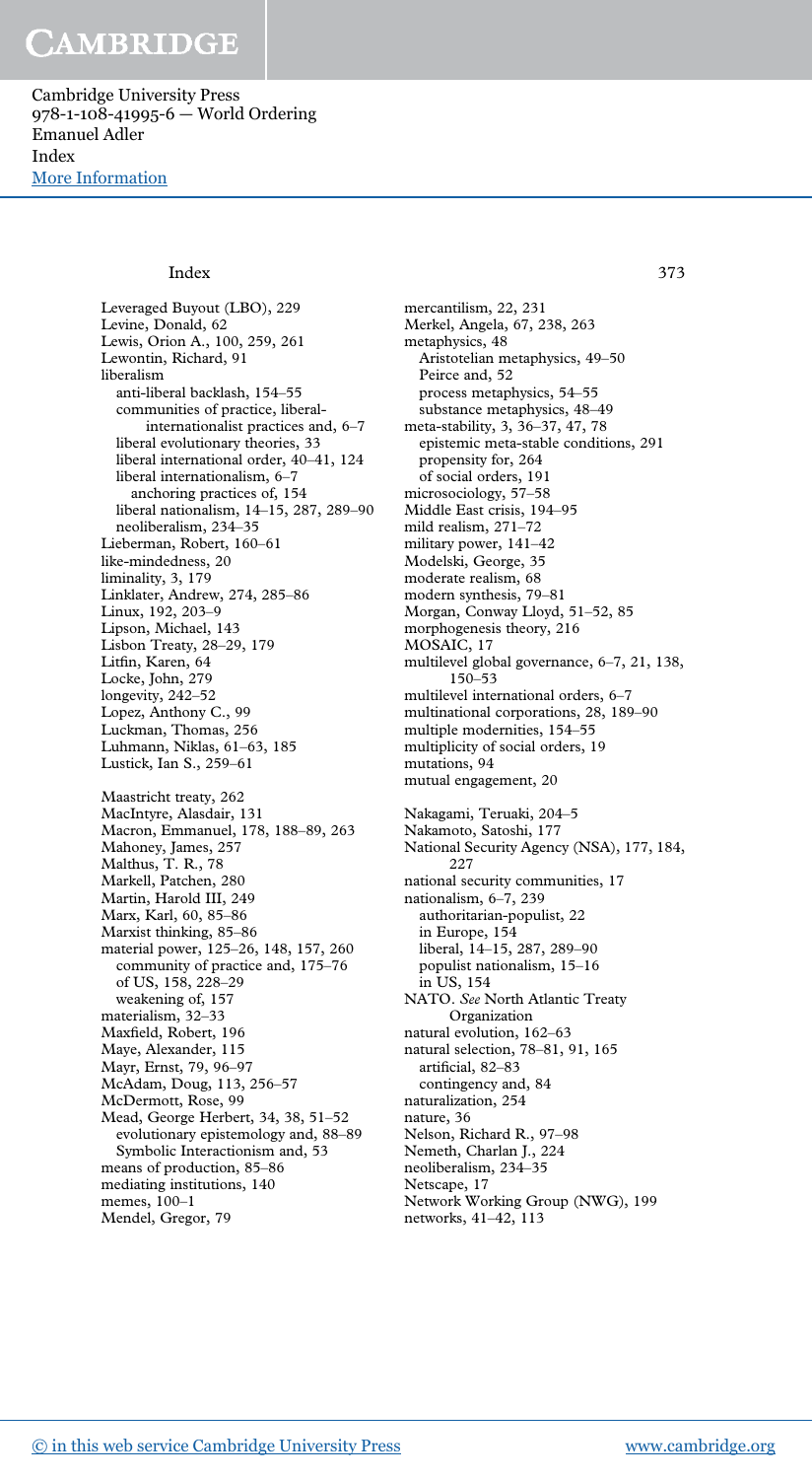Cambridge University Press 978-1-108-41995-6 — World Ordering Emanuel Adler Index [More Information](www.cambridge.org/9781108419956)

#### 374 Index

Neufeld, Mark, 274 new institutionalism, 256, 260 Newton, Isaac, 50 Nexon, Daniel H., 59–60, 160, 303 Nicolaïdis, Kalypso, 232 Nicolini, Davide, 131, 271 Nietzsche, Friedrich, 50–51, 73, 180–81 non-equilibrium, 47, 51, 106 nonlinearity, 193 nonlinear change, 38, 102–3, 105–6 nonlinear interactions, 195 normativity, 270–72, 303. *See also* ethical normativity background knowledge, normative changes in, 220 better practices, normative theoretical exploration of, 275–83 bounded progress, normative theoretical exploration of, 275–83 cognitive evolution theory, normative theoretical claims of, 40–41 epistemic practical authority, normative appeals and, 250 international social orders, normative content of, 148 Korsgaard on, 276–77 normative content, 130–34 normative power, 239 normative practices, 128, 132 normative structures, 126 normative theorizing, 2 North Atlantic Treaty Organization (NATO), 244–45, 248, 250 NSA. *See* National Security Agency NSDD-145 (presidential directive), 17 nuclear weapons, 139–40 nuclear arms control, 131, 172–73, 196 nuclear-deterrence theory, 71 NWG. *See* Network Working Group Olsen, Johan P., 140 *On Distributed Communications* (Baran), 221–22 Onuf, Nicholas, 64 open-source communities, 17, 176–77, 192 hacking and, 221 resilience of, 192–93 operating systems, 154 Operation Orchard (Israel), 240 operational risk, 229–30 Orbán, Viktor, 245 organic growth, 84 Organization for Security and Co-operation in Europe (OSCE), 248 organizational analysis, 59–60

organizational routines, 97–98 organizations, 26 OSCE. *See* Organization for Security and Co-operation in Europe packet switching, 16, 28 Padgett, John, 37 paradigms, 93 Parmenides, 45, 48–49 Parsons, Talcott, 86 path-dependence theories, 98 Patterson, Orlando, 222, 234, 246–47 Peirce, Charles, 38, 51–52, 69, 86–87 performative power, 3, 18–19, 30, 111–12, 265, 270–71, 298 anchoring practices and, 140 cognitive evolution theory and, 177–78 communities of practice and, 187 contingent nature of, 27 performativity, 111, 178–79, 201, 211, 237–38 personal computers, 17 personal shareholder liability, 147 Petersen, Michael Bang, 99 *The Phenomenology of Spirit* (Hegel), 280 Phillips, Andrew, 159–60 Philpott, Daniel, 161 physical and social environments, 240–41 physical objects, 66 physical reality, 65 Pihlström, Sami, 46 Pinker, Steven, 134 Pirsig, Robert, 279 Planck, Max, 51 Plato, 49, 69 Poland, 15–16 policy-makers, 171 politics, 21–23, 166–95, 270–71, 299–300 of competence, 30 evolutionary theoretical understandings of, 33 political authority, 159 political context, 244–45 political orders, 122 political problems, 165 polities, 26, 189 Popper, Karl, 38, 48–50, 63, 68–71, 92–93 populism, 154, 230, 297 positive feedback, 3 positivism, 32–33, 41–42 Postel, Jon, 182–83, 199 postmodern theory, 38–40 post-structural theory, 38–40 post-truth, 41, 289–90, 293–94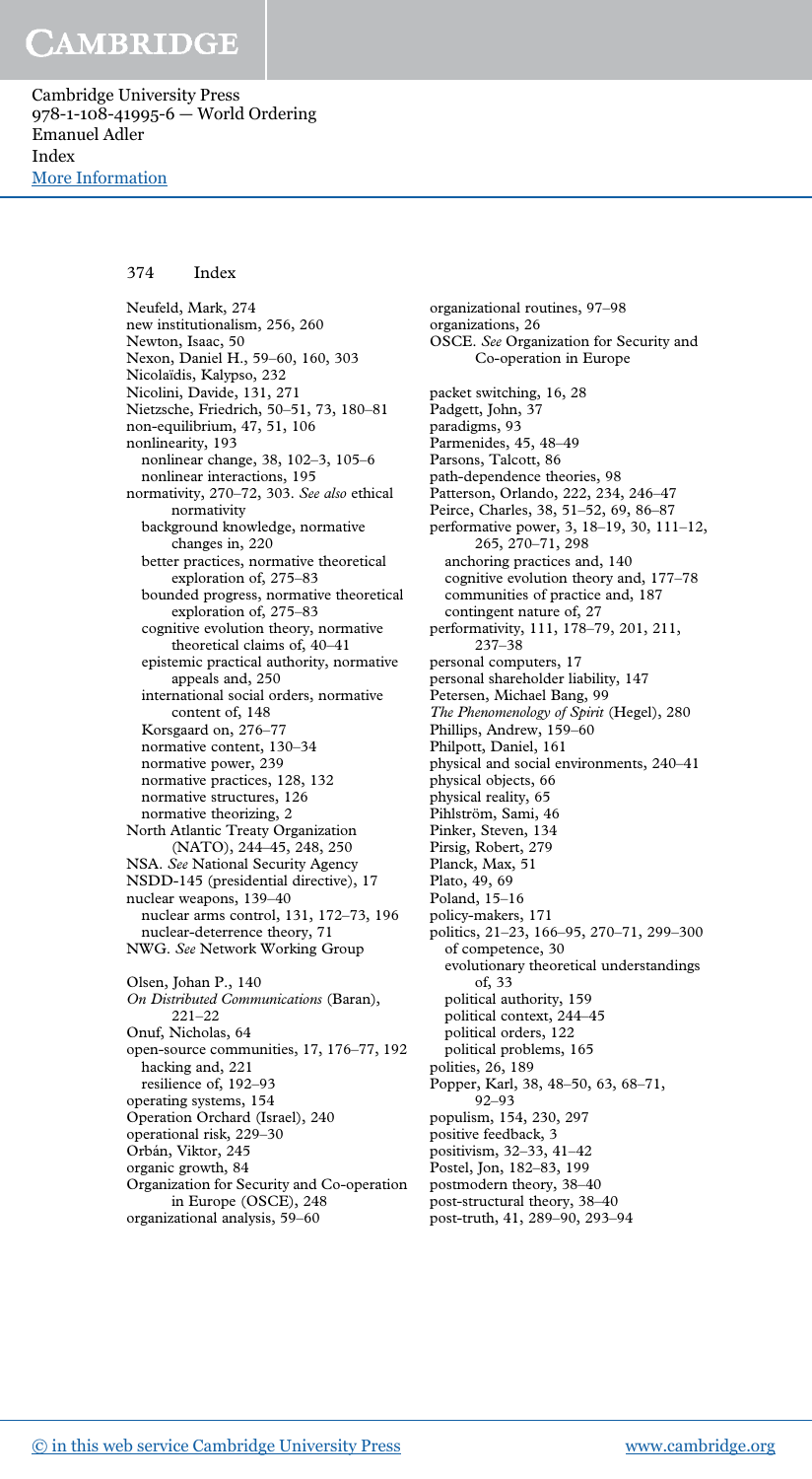Cambridge University Press 978-1-108-41995-6 — World Ordering Emanuel Adler Index [More Information](www.cambridge.org/9781108419956)

#### Index 375

postwar European social order, 7, 14–15, 167 interconnectedness in, 22–23 novel integrative practices and, 28–29 potentialities, 53 Pouliot, Vincent, 33, 97, 126–27, 138, 303 Powell, Walter W., 256–57, 260 power stratification, 112 power transitions, 156–57 practical democracy, 268–69, 290–94 practical knowledge, 46 practical life, 222 practical meaning fixation, 3–4 practical rationality, 211 practical reason, 198–99 practice matters, 19, 117 practice rules, 144 practice theory, 62, 109 fields and, 121 philosophical roots of, 118 practices, 26, 41–42, 109–10. *See also* anchoring practices; better practices background knowledge and, 19 better practices, 150–51 boundary practices, 225–26 cognitive evolution theory and, 140 communities of practice, replication of practices of, 217 communities of practice as containers of practices, 119–20 cooperative-security practices, 248, 250 corporate practices, 26, 128–29, 246, 282 cybercriminal practices, 128–29 cybersecurity practices, 172 Dewey on, 118–19 environmental practices, 131 epistemic practical authority and, 27–44 epistemological dimension of, 19–20 ethical normativity and, 270–75 ethics and, 40–41 global terrorist practices, 230 habits and, 110 inequality practices, 140–41 learning and, 19 legal practices, 244 new fields of, 183 normative practices, 128, 132 novel or transformed, 27 practical knowledge and, 46 practice-driven changes, 4 primacy of, 118–19 recursive action and, 109–15 selective retention of, 28–29, 129–30, 167 social orders, practice-based conception of, 122–27 social orders and, 127–28

social orders as configurations of, 22 in state of non-equilibrium, 47 subordinate epistemic practices, 128 Swidler and, 127 technology and, 123 pragmatic constructivism, 33–34 pragmatic realism, 39, 71–76 pragmatism, 41–42, 116. *See also* American pragmatism Aristotle and, 49–50 Bourdieu and, 121–22 early pragmatists, 107 pragmatist ethics, 272–75 pragmatist "fallibility," 92 pragmatist psychologists, 91–92 social cognition and, 115–16 theory of action of, 118–19 Prigogine, Ilya, 51, 106–7, 234 primitivism, 84 private equity firms, 172–73 *Process and Reality* (Whitehead), 53–54 *Process Metaphysics* (Rescher), 54–55 process philosophy, 45, 54–56, 75 process-oriented ontology, 25–26, 39 processual informal capacity, 27–44 propensities, 23, 47, 223, 266 for meta-stability, 264 as objective processes, 69 world of, 70 propensity theory, 45–46, 49–50, 63, 68–71 Popper and, 69 protean power, 223 psychogenesis, 59 psychological explanations, 217–18 punctuated equilibrium, 95, 257 Putin, Vladimir, 230–31 Putnam, Hilary, 39, 71–72 Al Qaeda, 230 quantum theory, 51, 68 ratchet effect, 192 rational choice institutionalism, 255–56, 260 rational choice theories, 39, 214–15 rational-choice explanations, 13–14 Ratner, Hilary Horn, 192 Raustiala, Kal, 142–43 Rawls, Anne, 133 reach, 242–52 reactionary right, 268 Reagan, Ronald, 17 realism, 276–77 realist evolutionary theories, 33

reality, competing understandings of, 160–61 reciprocal mutual engagement, 221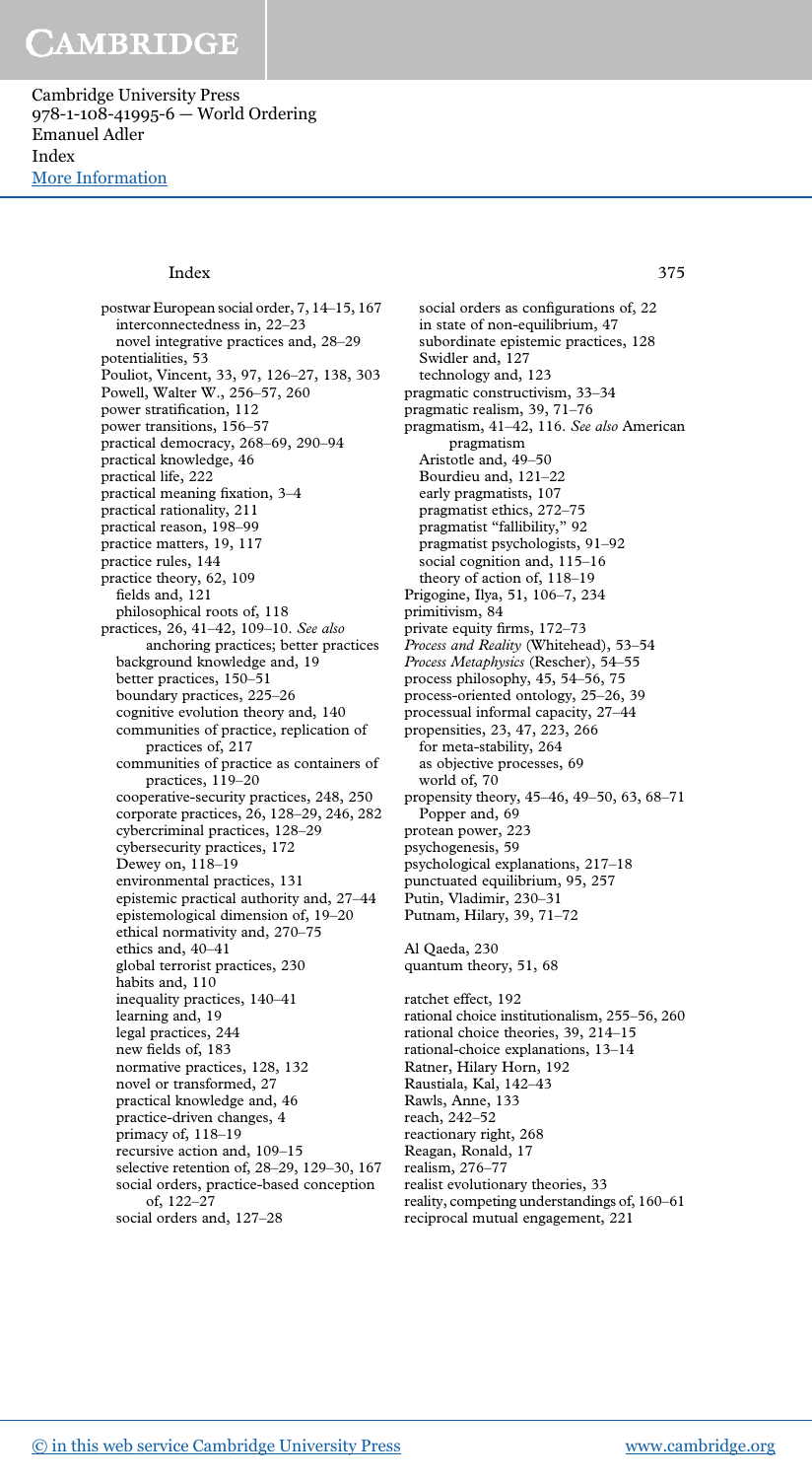Cambridge University Press 978-1-108-41995-6 — World Ordering Emanuel Adler Index [More Information](www.cambridge.org/9781108419956)

### 376 Index

reciprocity, 133, 174–75, 237, 280–81 recognition, 3, 280 recursive action, 109–15 reflective endorsement, 276–77 reflexivity, 29–30, 117, 119, 198–99, 206–7 agential processual social mechanisms and, 204–5 change through, 215 habits and, 205–6 reflexive reification, 253 regime complexes, 143–44 regional orders, 137–39 regionalism, 152 regularities, 126, 235–42 reification, 114, 170 relational realism, 63 relational sociology, 59–60 relativism, 41–42 repertoire of communal resources, 20 replication, 26, 165–66 communities of practice, replication of practices of, 217 communities of practice and, 26 horizontal, 31, 242–43 vertical, 31, 242–43, 250–51 Rescher, Nicholas, 49, 52–53 evolutionary theory and, 55–56 process philosophy and, 54–55, 75 resilience, 3, 188–89, 192–93 agential processual social mechanisms and, 199 of open-source communities, 192–93 selective retention and, 261–64 Reus-Smit, Christian, 64, 143–44, 159, 161 Richards, Robert, 94–95 Richardson, John, 50–51 Richerson, John, 84, 100 risk management, 230 Ritzer, George, 61–62 Roberts, Lawrence, 221–22 The Rome Declaration, 186–87, 205 Rorty, Richard, 273, 293 Rouse, Joseph, 132 Ruggie, John Gerard, 8, 142–44, 154, 159 rule of law, 154–55 Sagan, Carl, 13 samurai crab, 13–14, 46 San Bernardino, California, terrorist attack in, 187 Santa Fe Institute, 102–8

consensual, 286, 289 epistemological insecurity and, 292 scientific realism, 36 scientific revolutions, 93 Searle, John, 18, 45, 63–64, 73, 236 background knowledge and, 111 on construction of social reality, 65–68 deontic power and, 67, 297 on intention, 207–8 world-to-mind direction of fit, 30, 207–8, 212–13 Second Law of Thermodynamics, 106 security communities, 203 selection processes communities of practice, differential selection in and among, 166 creativity and, 89 epistemic-practical-authority selection dynamics, 235–42 Richards on, 95 social reality, construction of, and, 37 selective retention, 4, 30, 36, 89–90, 94–95, 167 of background knowledge, 167 creative variation and, 30, 102, 219 epistemic practical authority and, 4, 27 epistemic practical selective retention, 234–35 homeorrhesis and, 261–64 of innovation, 31 institutionalization and, 252–55 of practices, 28–29, 129–30, 167 resilience and, 261–64 of social orders, 25 in space and time, 217 self-awareness, 206–7 self-determination, 232 self-organization, 105 self-organizing collectivities, 2 Seybert, Lucia, 4, 223 Shapcott, Richard, 274 shareholders, 7–8, 24, 147 Simmel, Georg, 60–63 Simon, Herbert, 206 site ontology, 74 slavery, 270 Sloman, Steven, 242–43 Smith, Adam, 270 Snowden, Edward, 200, 228, 249 Snowden disclosures, 178, 182–83, 185

social action, 117, 119–21

Schrödinger, Erwin, 69 Schumpeter, Joseph, 97 scientific knowledge, 231, 289–90 background scientific knowledge, 298

Sarotte, Mary Alise, 194

183–84, 208 Schelling, Friedrich, 50

Schatzki, Theodore R., 74, 122, 126, 131,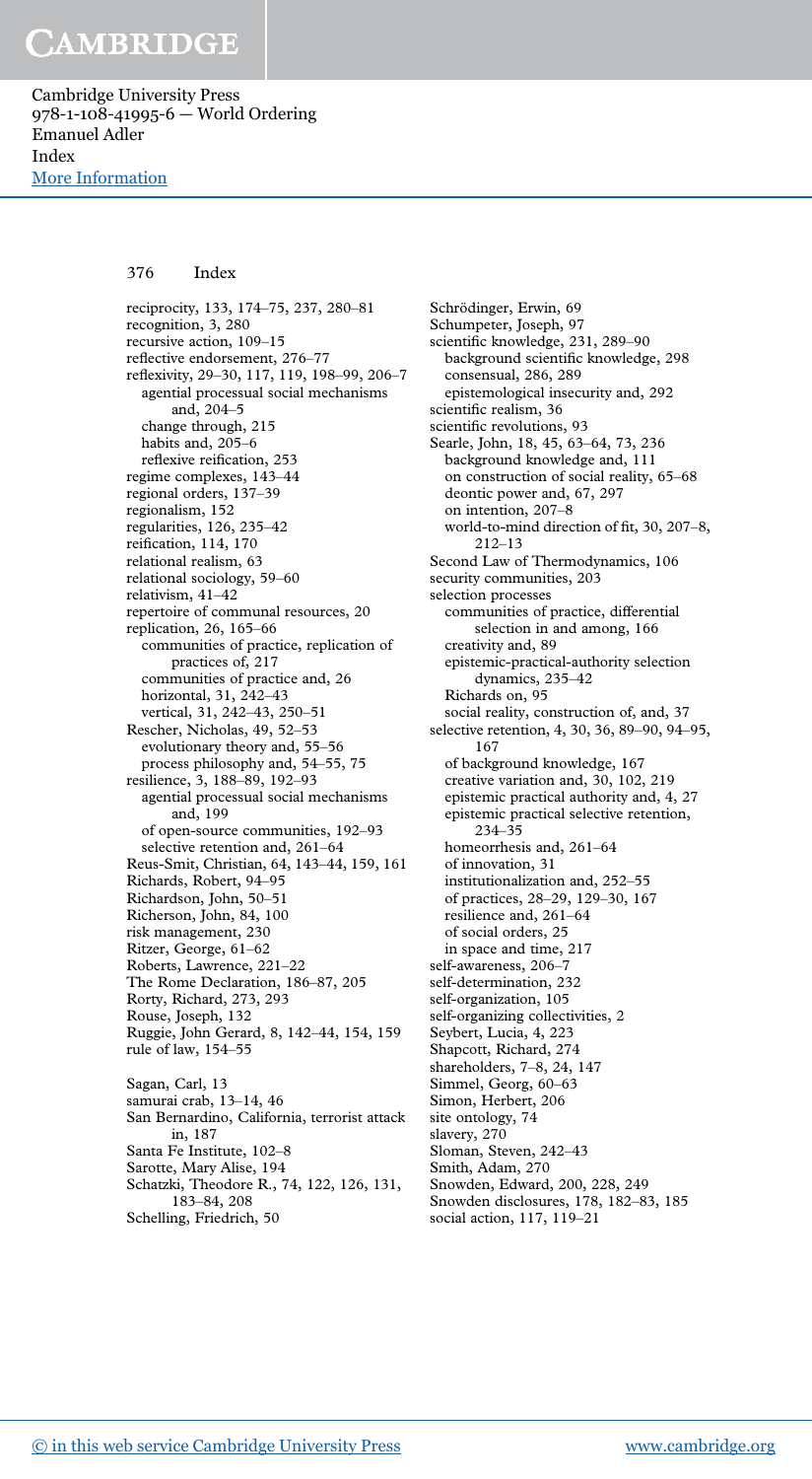Cambridge University Press 978-1-108-41995-6 — World Ordering Emanuel Adler Index [More Information](www.cambridge.org/9781108419956)

#### Index 377

social cognition, 2 cognitive evolution theory and, 116–17 evolutionary approach to, 35–36 pragmatism and, 115–16 social constructivism, 32–33, 45 social creation, 4 social Darwinism, 85 social dissonance, 161 social engagement, 52 social entities, 45 social facts, 65–66, 68 social figurations, 113 social heredity, 90–91 social innovation, 221 social institutions, 252 social orders, 74–75, 117, 144. *See also* international social orders agency and, 123 agential processual social mechanisms and, 29–30 becoming ontology and, 124 change in, 47 classic meanings of, 22 communities of practice and, 28, 123–24 as configurations of practices, 22 constructivist evolutionary theory of social ordering, 25 creative variation, birth of new social orders and, 226–33 in decline, 166 epistemic practical authority of, 23 evolution of, 26, 29–30, 185 fields of practices and, 122, 126, 144 merits associated with concept of, 125–27 meta-stability of, 191 normative content of, 130–34 politics and, 21 practice-based conception of, 122–27 practices and, 127–28 resilience of, 188–89 selective retention of, 25 stability of, 191 in state of non-equilibrium, 47 transformation of, 103 social power, 125, 165, 187, 235–36 coercive forms of, 160–61 cognitive evolution and, 207 cognitive evolution theory and, 284 horizontal accountability and, 173 manifestation of, 176 social practices, 32 social quantum theory, 39 social reality, 37, 57, 74–75, 125, 277

collective intentionality and, 175 interactive understanding of, 37

organization and management of, 173 Searle on construction of social reality, 65–68 Social Science History Association, 61 social selection, 91 social structures, 120–21, 216 social world, 62, 102–5 sociality, 89 socialization, 203 socially constituted knowledge, 32 sociobiology, 91 sociocultural evolution, 8 sociology, 56, 84 microsociology, 57–58 relational sociology, 59–60 solidarism, 152 Solingen, Etel, 158 sovereignty, 156 Spencer, Herbert, 84–85 Sperber, Dan, 101, 246 Spruyt, Hendrik, 35, 158 stability, 1, 29, 126. *See also* meta-stability change and, 36–37, 39 permanent fluctuations and, 25–26 of social orders, 191 static quality, 279 status function, 66–67 Stein, Janice, 205–6 Steinmo, Sven, 100, 259, 261 Sterling-Folker, Jennifer, 162 Stokes, Geoff, 92–93 Strange, Susan, 142–43 strategic action fields, 113, 161 strategic interaction, 171 Streeck, Wolfgang, 258 structural makeup, 26 structural social mechanisms and processes, 181–90 structuralism, 62 structuration theory, 42, 213, 215–16 structure-agency, 34-35, 197 Stuurman, Siep, 277–78 Stuxnet attack, 240 subordinate epistemic practices, 128 surveillance-industrial complex, 247 survival of the fittest, 85–86, 165 Swidler, Ann, 109–15, 127, 129 symbolic interactionism, 53 Syrian refugee crisis, 23, 194–95, 245 Tallinn Manual Process, 145, 247 Taylor, Charles, 73, 126, 131–32, 279–80 Taylor, Robert, 221–22

TCP. *See* Transmission Control Protocol technocratic competences, 190